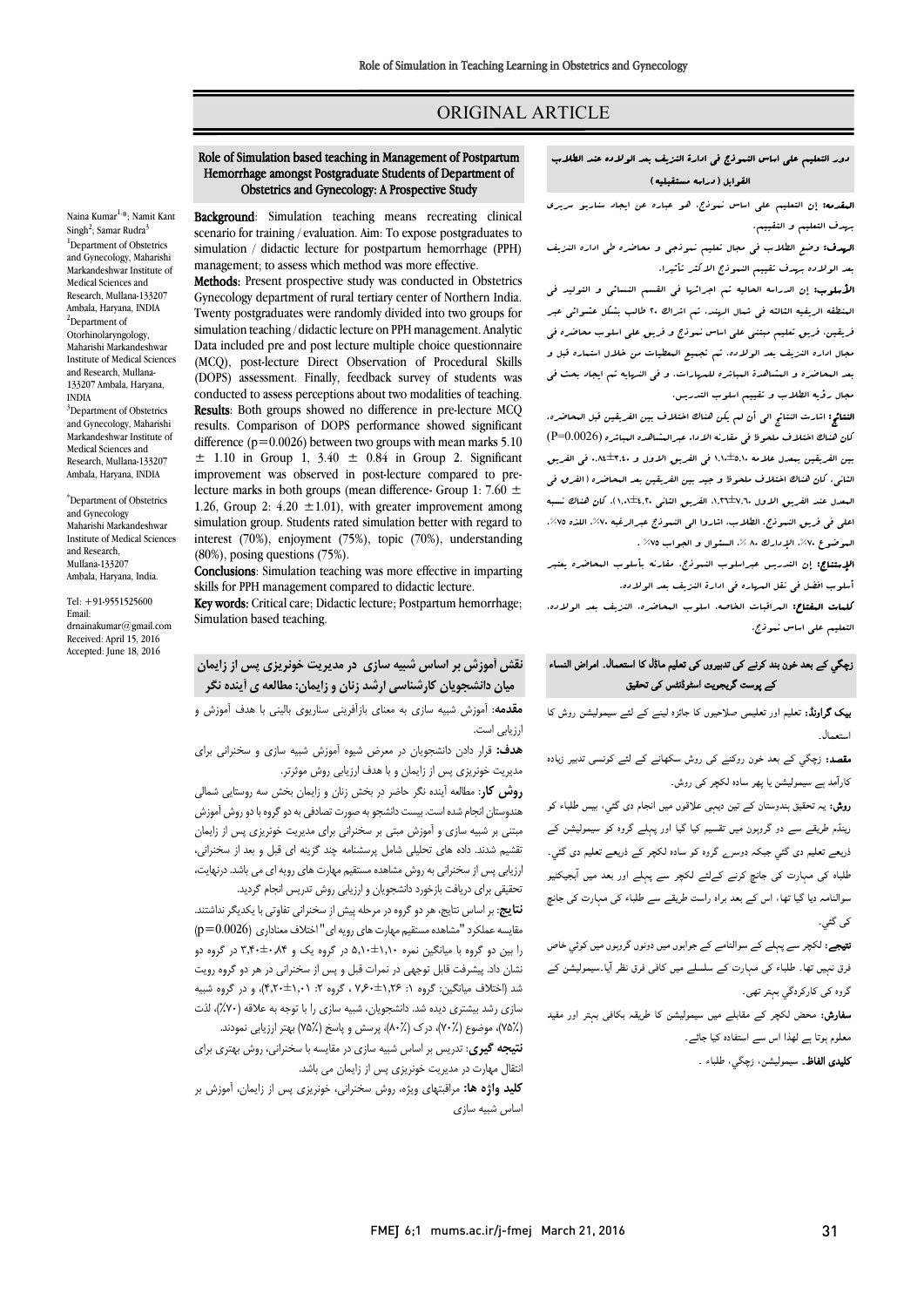$\overline{a}$  $\overline{a}$ 

#### **INTRODUCTION**

 PPH is one of the major causes of maternal mortality all over world with reported global incidence of 2–11% (1-3). It is incidence of 2% - 4% after vaginal birth and 6% after cesarean section, uterine atony is the most common cause (50%) (4). Furthermore, the latest Indian figures report that PPH is responsible for 19.9% (5) of all maternal mortality, annually (6). Hence, management of this dreadful condition in its golden hour can reduce overall incidence as well as burden of maternal deaths resulting from PPH. This can happen only with better training of postgraduate students this condition. One such teaching modality for training of critical care amongst postgraduate students is simulation based teaching. It is an interactive and innovative improve clinical knowledge through practice, errors can be allowed to occur, can even be scheduled, and can provide realistic experiences managing common and rare situations where exposure is limited to real life cases, and also it environment where Obstetrics and Gynecology residents can be taught, practiced, and evaluated on technical skills without putting patient at risk in a real situation (7). After sufficient practice on mannequin, students can then be assessed on the patients in their work place using BOTS<br>structured checklist, which further help in increasing their confidence and skills in dealing with life threatening conditions in real life scenario. DOPS is a Work Place Based Assessment (WPBA) tool in which subjects are observed in patient and procedure (8), and help in focusing on important points of considered skill required to be evaluated. This method makes it easier to provide feedback to trainee as well as trainer. Therefore, it not only provides motivation and learning encouragement for students, but<br>also gives direction to their learning efforts (9) frequent complication of delivery in India with reported accounting for 78,00035 to 117,00011 maternal deaths, of department of Obstetrics and Gynecology in managing educational tool that can help in building confidence, enhances team work. Also simulation provides safe learning assessed on live patients in their work place using DOPS an environment quite similar to actual activities, with real also gives direction to their learning efforts (9).

 Hence, present study was conducted with the aim to train postgraduate students with newer modalities of teaching place, so as to know whether these modalities resulted in better understanding of subject and increase their overall skills and confidence level in managing such obstetric learning followed by assessment on live patients in work emergencies.

**RIII:** To compare simulation based reaching with didactic<br>lecture approach in management of postpartum hemorrhage amongst postgraduate students of department of Obstetrics Aim: To compare simulation based teaching with didactic and Gynecology.

#### Objectives:

**Objectives:**<br>1. To compare knowledge and skills gained in management of PPH by the students using two modalities of teaching,

 2. To assess performance of students in management of PPH using DOPS,

PPH using DOPS,<br>3. To assess the perceptions about two modalities of teaching and to know which modality helped in better

 Gynecology department of rural tertiary care center of understanding of subject amongst students of Obstetrics and Northern India.

#### **METHODS**

Study Design: Prospective educational research study

 Setting: The present prospective study was conducted in the department of Obstetrics and Gynecology of a rural tertiary care center of Northern India after proper Institutional ethical approval and informed written consent from the patients over a period of six months. patients over a period of six months.

 Sample size: All twenty postgraduate students of department of Obstetrics and Gynecology were enrolled in the study. Study Protocol and Outcome measures:

 All twenty postgraduate students of Obstetrics and Gynecology department were made to solve a pre-lecture MCQ of 20 marks on management of PPH, to know their baseline knowledge. They were then randomly divided into simulation based teaching using demonstration of all steps of management of PPH with hands-on practice of steps on mannequins for 6 encounters and Group 2 was taught by traditional method of didactic lecture using chalk and board. in two groups were asked to perform on live woman; the steps of managing PPH. Assessment of all students was then done using single encounter of DOPS structured checklist of 10 marks, to know level of competency attained by students taken to assess the level of knowledge and skills attained by each teaching learning modality and to compare the two modalities of teaching. In second phase, cross-over of students was done so that students in both groups receive feedback survey was conducted to know the perceptions of students about the two modalities of teaching and to know 2 groups by lottery system to remove bias. Group 1 received After teaching both the groups by either modality, students in each group. Finally, post-lecture MCQ of 20 marks was teaching by both the modalities. At the end of the study a which teaching learning method was better and why.

Data Analysis:

 The quantitative data in the form of marks obtained in pre- lecture, post-lecture and DOPS checklist was analyzed using two-sample Mann–Whitney test while analysis of feedback form results (Qualitative data) was done by five point Likert  $\overline{a}$ scale rating.

 $\overline{a}$ 

### **RESULTS**

 All twenty students attempted a 20 marks baseline pre- lecture MCQ and the marks obtained in two groups showed Marks on PPH in Group 1 and Group 2). Then, the two groups were taught by the two methods of teaching, respectively. During their first DOPS checklist encounter on live patients; comparison of performance after simulation revealed statistically significant difference (p=0.0026) with mean marks achieved in Group 1 was 5.10  $\pm$  1.10 and Group 2 was  $3.40 \pm 0.84$ , respectively (Table 2: Comparison of Student Performance on DOPS Encounter on PPH values of Student Performance on DOPS Encounter of PPH no significant difference (Table 1: Comparison of Pre-lecture based teaching and performance after didactic lecture Management in Two Groups, Graph1: Comparison of Mean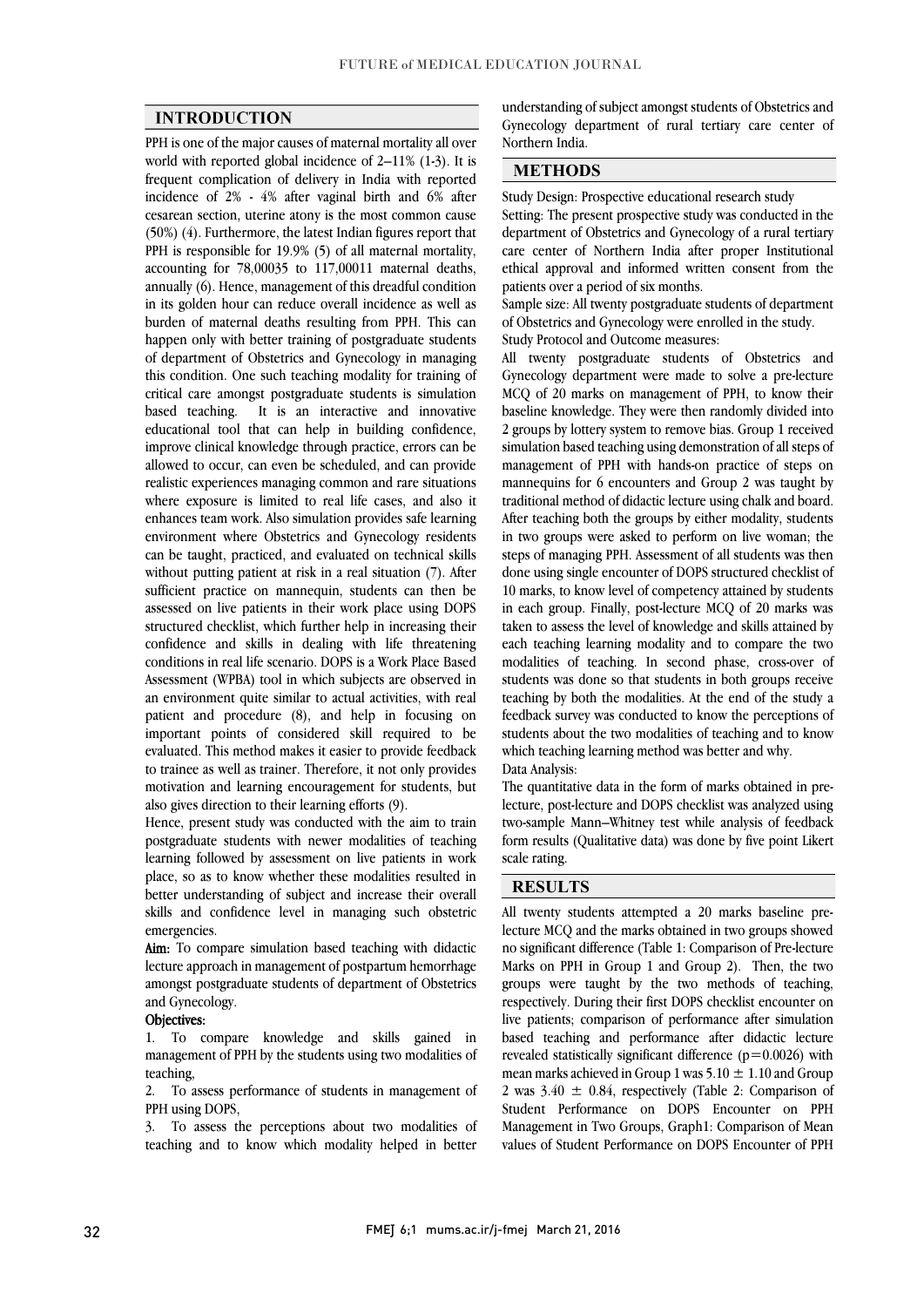| Table 1. Comparison of Pre-lecture Marks on PPH in Group 1 and Group 2 |                       |                          |  |  |  |  |
|------------------------------------------------------------------------|-----------------------|--------------------------|--|--|--|--|
| Method of Teaching                                                     | Pre-lecture MCO Marks |                          |  |  |  |  |
|                                                                        | Mean(+/ $SD$ )        |                          |  |  |  |  |
| Simulation based Teaching (Group 1)                                    | $11.00 \pm 3.16$      | $p=1$<br>Not Significant |  |  |  |  |
| Didactic lecture (Group 2)                                             | $11.00 \pm 3.16$      |                          |  |  |  |  |
|                                                                        |                       |                          |  |  |  |  |

| Table 2. Comparison of Student Performance on DOPS Encounter on PPH Management in Two Groups |                 |            |  |  |  |  |  |
|----------------------------------------------------------------------------------------------|-----------------|------------|--|--|--|--|--|
| Method of Teaching                                                                           | DOPS Result     |            |  |  |  |  |  |
| Simulation<br>$(Mean \pm SD)$                                                                | $5.1 \pm 1.10$  | $z=3.013$  |  |  |  |  |  |
| Didactic Lecture<br>(Mean $\pm$ SD)                                                          | $3.40 \pm 0.84$ | $p=0.0026$ |  |  |  |  |  |

 Management in Two Groups). Comparison of post-lecture MCQ marks showed that both groups demonstrated significant improvement in comparison to pre-lecture MCQ (Table 3: Comparison of Pre-lecture and Post-lecture MCQ  $\frac{1}{2}$  among simulation group (Mean  $(+/8D) = 18.60 \pm 1.90$ ) (Graph 2: Comparison of Mean values of Post-lecture MCQ Marks on PPH Management and Standard Deviation in Two Groups, Graph 3: Comparison of Mean values of Pre-lecture Groups). It was observed that simulation based teaching resulted in better understanding of subject and performance on live patients as assessed by DOPS in comparison to didactic lectures. Finally, a qualitative analysis of feedback based teaching method higher with regard to interest 70% (14/20), enjoyment 75% (15/20), topic chosen 70% (14/20), understanding of subject taught 80% (16/20) and ease of posing questions 75% (15/20) (Table 4: Feedback survey l<br>I Marks in two Groups), with more improvement observed and Post-lecture MCQ Marks on PPH Management in the Two survey form results revealed that students ranked simulation-Results).

#### i  $\overline{\phantom{0}}$ **DISCUSSION**

 Medical education is one of the dynamic fields that is requires newer educational techniques and assessment modalities to cater for these ever changing demands. Also there exists an inherent difficulty in imparting knowledge on emergency medicine and critical care that are difficult to possible to demonstrate live critical scenarios in hospital .<br>setting. Hence, a completely safe version mimicking such complex scenarios can be made using Simulation based teaching. Many studies have shown that use of simulation doctors is helpful in not only strengthening their knowledge but also in evaluating their overall performance in undergoing major changes throughout the world and hence grasp, especially for medical students as it is often not based teaching in training medical students and junior performing a particular task (10-12).

 The present study compared simulation based teaching with is a better modality of teaching learning especially for didactic lecture and observed that simulation based teaching



 obstetric emergency situation than didactic lectures. Also the didactic lecture group on their first encounter of DOPS structured checklist on live patients in labor room  $(p=0.0026)$ . Similar results were reported by many studies in obstetrics that reveal simulation based teaching as a better emergencies and how to recognize and avoid pitfalls in managing difficult deliveries (13-15). Similarly, Schroedl et al. examined simulation based education to teach topics related to medical ICU and observed higher scores in skills didactic lecture group (16). Another study demonstrated significantly higher performance in simulation group among residents and nurses taught about obstetrical emergencies compared to didactic teaching (17) and a similar study in among students taught by simulation based teaching as compared to those learning observed practice (18). A study observed use of simulation based teaching in medical emergencies amongst the final year of medical students and<br>famed measurements and conservated to did still between (19). Some other similar studies on the other hand reported students in simulation group performed far better than modality to teach residents how to manage obstetric assessment among simulation training as compared to Anesthesia also demonstrated an improved task performance found superior performance as compared to didactic lecture

L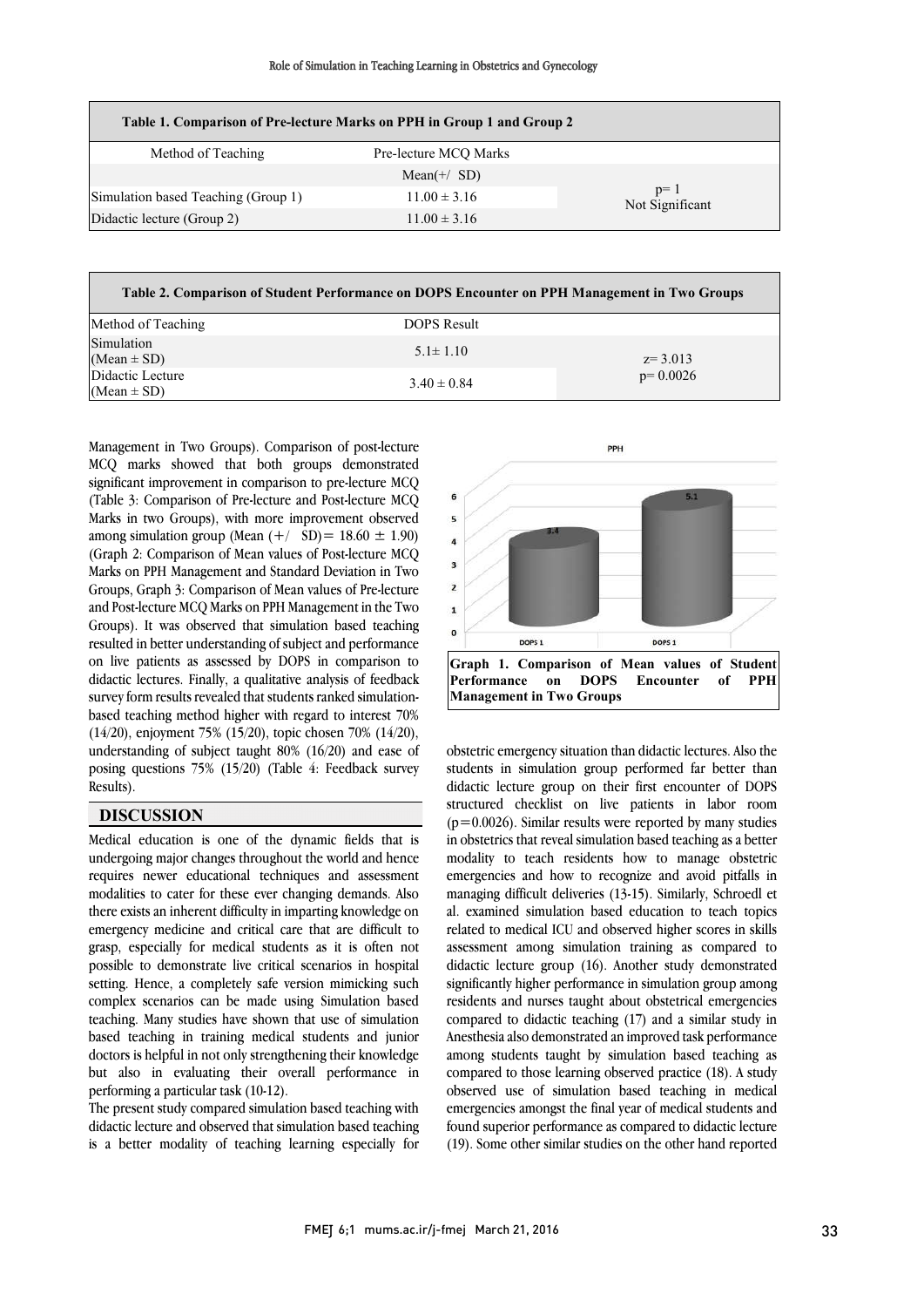| Table 3. Comparison of Pre-lecture and Post-lecture MCQ Marks in two Groups |                  |                              |                  |                               |  |
|-----------------------------------------------------------------------------|------------------|------------------------------|------------------|-------------------------------|--|
| <b>PPH</b>                                                                  |                  |                              |                  |                               |  |
| Method                                                                      |                  | <b>Pre-lecture MCO Marks</b> |                  | <b>Post-lecture MCO Marks</b> |  |
|                                                                             |                  | Mean(+/ $SD$ )               |                  | Mean $(+/SD)$                 |  |
| Simulation                                                                  | $11.00 \pm 3.16$ |                              | $18.60 \pm 1.90$ |                               |  |
| Didactic Lecture                                                            | $11.00 \pm 3.16$ | $p = 1$                      | $15.20 \pm 2.15$ | $p = 0.0043$                  |  |

|                          | <b>Table 4. Feedback survey Results</b> |                          |                           |                               |                                             |
|--------------------------|-----------------------------------------|--------------------------|---------------------------|-------------------------------|---------------------------------------------|
| <b>Teaching Modality</b> | Enjoyment<br>(N/Total 20)               | Interest<br>(N/Total 20) | Relevance<br>(N/Total 20) | Understanding<br>(N/Total 20) | Ease of asking<br>questions<br>(N/Total 20) |
| Simulation               | 75% (15/20)                             | 70% (14/20)              | 70\% (14/20)              | $80\% (16/20)$                | 75% (15/20)                                 |
| Didactic                 | $25\% (5/20)$                           | $30\% (6/20)$            | $30\% (6/20)$             | $20\% (4/20)$                 | $25\% (5/20)$                               |
|                          |                                         |                          |                           |                               |                                             |

 no significant statistical difference between simulation and didactic groups in knowledge or confidence attained and performance at any phase of study, rather they suggested that simulation based teaching) that resulted in significant improvement in knowledge  $(p < .002)$  and confidence it is the combination of the two modalities (didactic and  $(p < .001)$  (20)

 two groups in pre-lecture scores, but a significant difference was observed in post-lecture scores with significantly higher scores in simulation based teaching group. Similar results were reported by a study conducted in Radiology department which compared simulation based teaching with groups in pre-lecture test scores, but significantly higher scores for model/simulation group on both the post-lecture multiple choice ( $p = 0.038$ ) and post-lecture model ( $p =$  scores in the model/simulation group regarding overall interest in peri-operative ultrasound  $(p= 0.047)$  as well understanding of the physiologic concepts (p=0.021) on feedback survey (21). Another similar study comparing simulation based teaching with didactle rectare reported a significant difference in improvement from baseline and post teaching MCQ in simulation group compared to lecture (p  $= 0.0387$ ). In the same study, students rated simulationbased teaching better with regard to interest ( $p = 0.0068$ ), understanding  $(p = 0.0476)$  and accessibility to posing questions ( $p = 0.001$ ) (22), similar to our study in which also students rated simulation based teaching more interesting, interactive, enjoyable as compared to didactic simulation based education more than the didactic lectures In the present study no difference was observed between the didactic lecture and reported no differences between the two 0.041) examinations. They also observed significantly higher simulation based teaching with didactic lecture reported a enjoyment (p =  $0.0044$ ), subject taught (p =  $0.0313$ ), lectures. Other studies also report that students enjoyed  $(23, 24)$ .

 Hence, simulation based teaching results in better improvement of skills of students in comparison to didactic understanding of subject as well as help in overall









 **Graph 3. Comparison of Mean values of Pre-lecture**  L **and Post-lecture MCQ Marks on PPH Management in the Two Groups.**

 lectures, especially for teaching obstetric emergency maneuvers.

 As these newer modalities of teaching and assessment are hence their future implementation in the curriculum for underutilized in obstetrics and gynecology critical care,